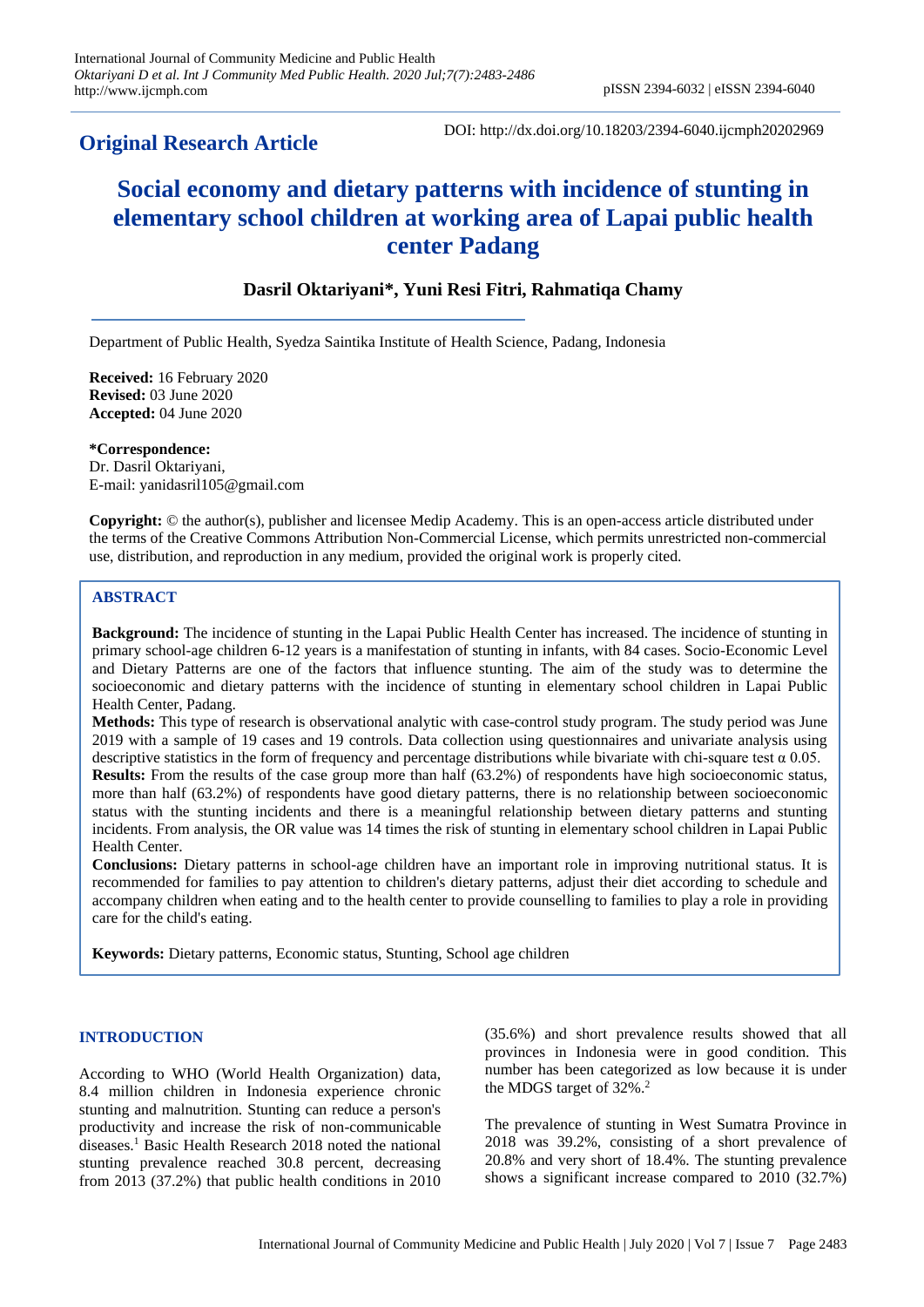and 2007 (26.5%). The prevalence of stunting in West Sumatra Province is above the national stunting prevalence.<sup>3</sup>

On the results of research conducted by Aramico in 2013 on Socio-economic relationships, parenting, dietary patterns with stunting in elementary school students in Lut Tawar District, Central Aceh Regency, it was found that there was a relationship between socioeconomic, parenting, and dietary patterns with stunting.<sup>4</sup>

Based on a report from Padang Health Office in 2017, Lapai Public Health Center in Nanggalo District was ranked first in the stunting case in Padang, 84 (17.87%) consisting of 12 elementary schools, out of 12 elementary schools in the working area of Lapai Public Health Center several elementary schools experienced the highest Stunting problems were Public Elementary School 01 Kampung Olo (19%), Public Elementary School 03 Kampung Olo (13%), Public Elementary School 02 Kampung Olo (11%), Public Elementary School 18 Kampung Lapai (10%) and Sabbihisma Elementary School (10%).<sup>5,6</sup>

The purpose of this study was to look at the socioeconomic and dietary patterns with stunting incidents in elementary school-age children at the Lapai Public Health Center.

#### **METHODS**

This study was an observational analytic study with a research design using a case-control approach where the dependent variable and independent variables on the object of research are measured starting from past exposure to to trace the history of dietary patterns that are usually given to the child and see the socioeconomic level of the family. The study was conducted in the working area of Lapai Public Health Center Padang for 3 months (May to July 2019). The study population was the whole object of research or the entirety of the object under

study. The populations in this study were all cases elementary school-age children who experienced stunting incident in Lapai, Nanggalo District, Padang as many as 38 cases. Based on calculate the number of samples, obtained a minimum sample size taken as many as 19 people, with a comparison of sample sizes between cases:control=1:1. The inclusion criteria samples taken are able to read and write samples and able to communicate well, while the exclusion criteria if the sample cannot be found after 2 visits. Data collection was done by interviewing using questionnaires. <sup>6</sup> Data were analyzed by univariate and bivariate to decide the relationship between the independent variables (socioeconomic and dietary patterns) with the dependent variable (stunting incidents). Data are presented in tabular and narrative forms.

#### **RESULTS**

Table 1 showed the comparison of the number of respondents based on the case group and the control group seen from socioeconomic and dietary patterns. More than half of the case groups have a high socioeconomic level (63.2%) with good dietary patterns (63.2%).

# **Table 1: Frequency distribution of stunting incidents in elementary school-age children**.

| <b>HIV</b> Incidents | <b>Frequency</b> | <b>Percentage</b><br>$($ %) |
|----------------------|------------------|-----------------------------|
| <b>Case</b>          | 19               | 50                          |
| <b>Control</b>       | 19               | 50                          |
| <b>Total</b>         | 38               | $\mathbf{1}(\mathbf{M})$    |

Table 2 showed that there is no relationship between socioeconomic and stunting incidents. Statistical test results showed that there is no significant relationship between socioeconomic and stunting case groups (p value=0.474) with OR value=0.457; 95% CI.

**Table 2: Relationship of family socioeconomic status with stunting incidents in elementary school-age children.**

| Socioeconomic status family | <b>Stunting incidents</b> |               |                |               |                        |       |
|-----------------------------|---------------------------|---------------|----------------|---------------|------------------------|-------|
|                             | Case                      |               | <b>Control</b> |               | $OR (CI 95\%)$ P value |       |
|                             | F                         | $\frac{0}{0}$ |                | $\frac{0}{0}$ |                        |       |
| Low                         |                           | 36.8          |                | 21,1          |                        |       |
| <b>High</b>                 | 12                        | 63.2          |                | 78.9          | 0.457                  | 0.474 |
| <b>Total</b>                | 19                        | 100           | 19             | 100           |                        |       |

**Table 3: The relationship between dietary patterns and stunting incidents in elementary school-age children**

|                         | <b>Stunting incidents</b> |               |                |               |                                      |                |
|-------------------------|---------------------------|---------------|----------------|---------------|--------------------------------------|----------------|
| <b>Dietary patterns</b> | Case                      |               | <b>Control</b> |               | $\overline{\phantom{a}}$ OR (CI 95%) | <b>P</b> value |
|                         | п                         | $\frac{0}{0}$ |                | $\frac{0}{0}$ |                                      |                |
| Not good                |                           | 36.8          |                | 89.5          | 14.571                               | 0.002          |
| Good                    | 12                        | 63.2          |                | 10.5          |                                      |                |
| <b>Total</b>            | 19                        | 100           | 19             | 100           |                                      |                |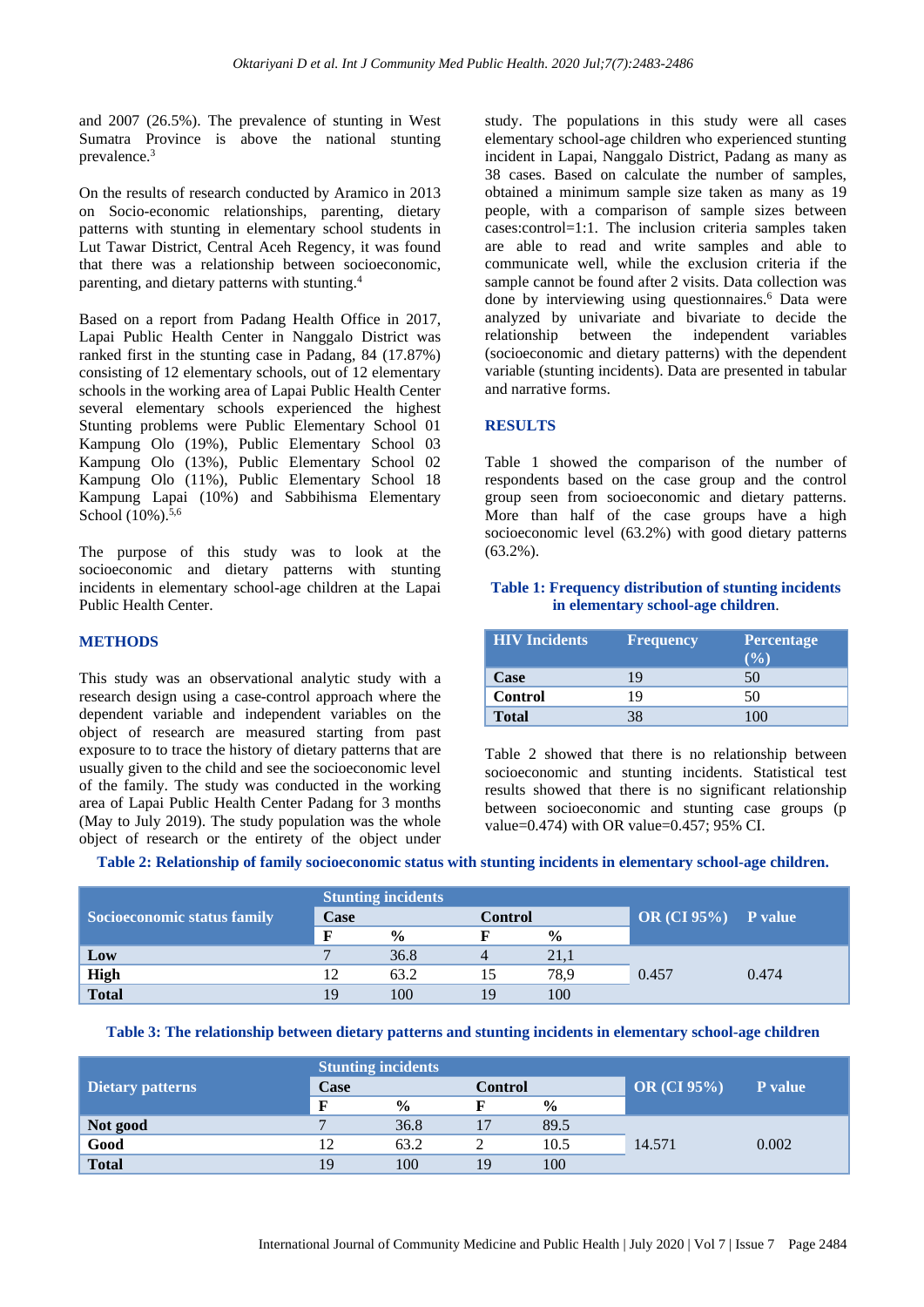Table 3 showed the relationship between dietary patterns with stunting. Statistical test results show that there is a significant relationship between dietary patterns and stunting case group (p value=0.002) with an OR value of 14.571; 95% CI, which means poor dietary patterns have 14 times the risk of stunting compared to those who have good dietary patterns.

#### **DISCUSSION**

The results showed a case group of 19 respondents experienced stunting in the working area of the Lapai Public Health Center Padang. Same with research conducted by Dasril about the risk factors for the incidence of short children in the new kid at Public Elementary School 23 Marapalam, Padang Timur District, Padang, obtained a group of cases of 24 respondents.<sup>7</sup>

The problem of stunting is the delay/disturbance in the growth of the body frame so that the body becomes short, which often arises due to lack of food supply and low purchasing power. Someone is said to be stunted if the TB/U index  $\leq$ 2 Elementary School.<sup>8</sup> The height measurements of the respondents were carried out using microtoise in their class, each child measured sometimes forgot to take off his shoes and socks so that researchers needed accuracy when making measurements.

The results showed that most respondents stated that in the case group more than half  $(63.2\%)$  of respondents had high socioeconomic status. The results of this study are almost the same as the research conducted by Chotimah in Jember in 2017, it can be seen that there is a significant influence of parents' socioeconomic status on student achievement. This showed that the socioeconomic status variable of parents has a significant influence on student achievement in Jember. <sup>8</sup> The results of this study were also in line with research conducted by Mushtaq about the incidence of stunting in school-age children in Pakistan, the results of the study stated that less than half of respondents (35%) live in low-income family.<sup>9</sup>

These results have following existing theories. The socioeconomic level is determined by elements such as education, employment and income. This can affect various aspects of life including health maintenance. The socioeconomic level, especially income is very influential in fulfilling the needs of a person's life and family. Poverty (low socioeconomic) is a condition that leads to poor working conditions, overcrowded housing, poor environment and malnutrition (poor nutrition) due to lack of ability to fulfill the necessities of life.<sup>10</sup>

From the results of the questionnaire distributed, good socioeconomic level helps the needs of good and nutritious food intake can be fulfilled so that indirectly the child's nutritional status will also be good because all the substances needed by the body can be fulfilled.

Nutritional status is more determined by healthy living behaviors, nutritious food and children's energy adequacy every day but parents who have better socioeconomic status can certainly easily meet the special needs of healthy and balanced food intake. Preferably parents with high socioeconomic status prefer healthy, nutritious, and good quality food.

Based on the results of research conducted in the case group more than half (63.2%) of respondents had poor parenting and in the control group the majority (89.7%) of respondents had poor dietary patterns against stunting. The results obtained in line with research conducted by Sari were eating and health care patterns provided to children under five in the working area of Gapura Health Center in Sumenep Regency. This condition means that the better the parenting score and health, the better the nutritional status of children under five. <sup>11</sup> According to research conducted by Yulia, the pattern of eating and health care provided by the tea picking women in the Malabar garden was positively related to the nutritional status of a toddler. This condition means that the better the score for parenting and health, the better the nutritional status of a toddler.

According to the researchers' assumptions, seen from the results of the questionnaire answers 14 respondents (36.8%) mothers who answer questions sometimes in the preparation of menus for children based on food that mothers enjoy. A total of 12 (31.6%) of the 19 respondents in the case questionnaire analysis of mothers never used food ingredients that were still fresh and were of good quality in processing food for children. Feeding children was done regularly according to the eating schedule. This is because both parents who work so do not have time to regulate the child's dietary patterns and usually children like just any snacks. Children in daily life are usually left with other people or household assistants (ART). Parents should give good parenting and pay attention to their children to increase the child's IQ.

To see the relationship between socioeconomic status and stunting events, a statistical test (chi-square) was obtained p value= $0.474$  (p $>0.05$ ), it can be concluded that there is no meaningful relationship between socioeconomic status of the family with stunting in the working area of Lapai Public Health Center Padang. The nutritional status of a good child is not entirely influenced by the socioeconomic status of parents. Nutritional status is more determined by healthy living behaviors, nutritious food, and children's energy sufficiency every day.<sup>12</sup>

To see the relationship between eating patterns with stunting events performed a statistical test (chi-square) obtained p value= $0.002$  (p< $0.05$ ), it can be concluded that there is a significant relationship between dietary patterns with stunting incidents in elementary school-age children in the working area of Lapai Public Health Center Padang, the high influence of dietary patterns on stunting